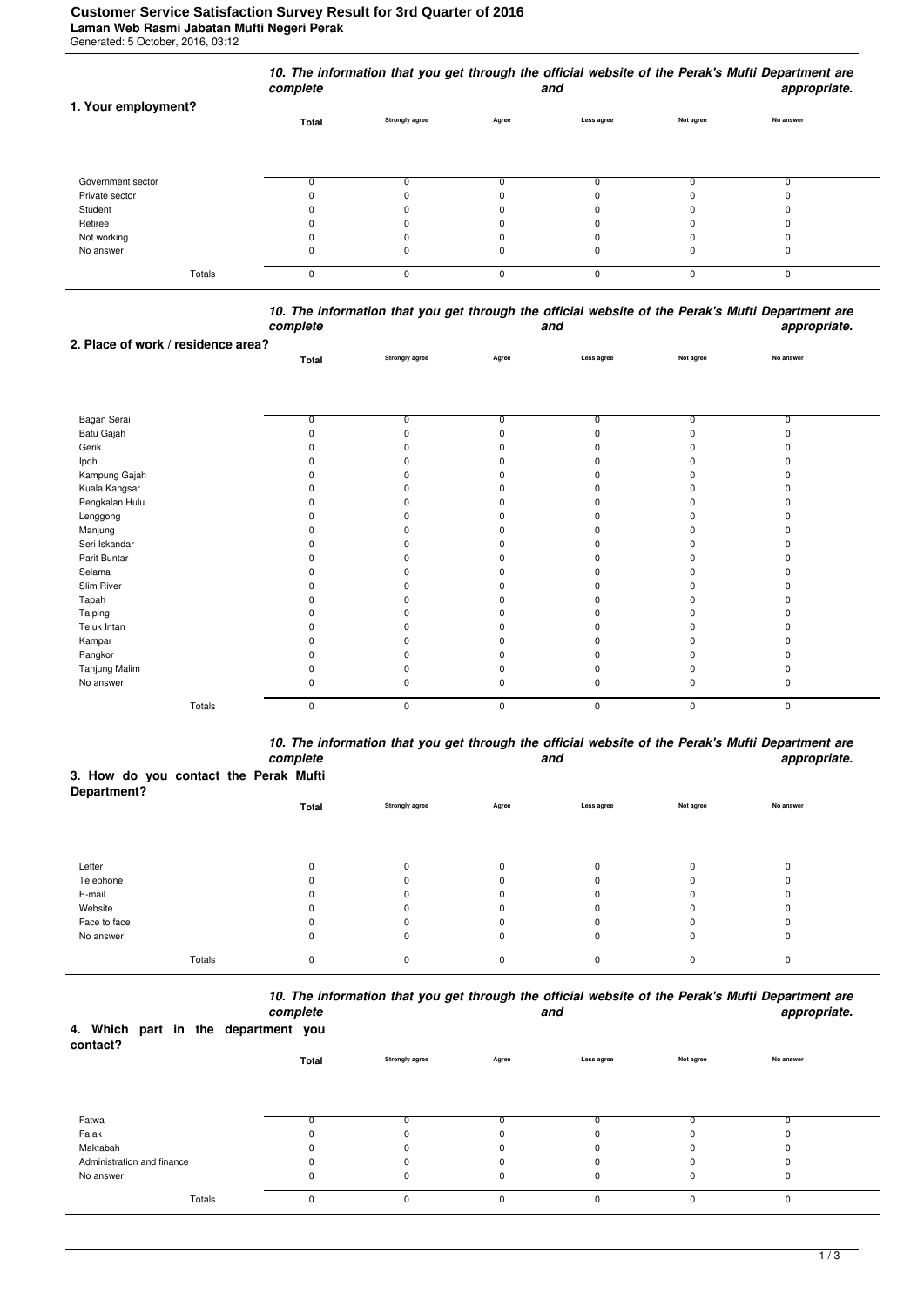| 5. Please indicate the services provided by<br>this department. | 10. The information that you get through the official website of the Perak's Mufti Department are<br>complete<br>appropriate.<br>and |                       |          |              |           |           |  |
|-----------------------------------------------------------------|--------------------------------------------------------------------------------------------------------------------------------------|-----------------------|----------|--------------|-----------|-----------|--|
|                                                                 | Total                                                                                                                                | <b>Strongly agree</b> | Agree    | Less agree   | Not agree | No answer |  |
| The Issuance Of Fatwa                                           | 0                                                                                                                                    | 0                     | n        |              | n         | 0         |  |
| Management Of Tauliah                                           |                                                                                                                                      |                       |          |              |           |           |  |
| Self Declaration Friday                                         |                                                                                                                                      |                       |          |              |           |           |  |
| <b>Islamic Concern</b>                                          |                                                                                                                                      |                       |          |              |           |           |  |
| Determination / Check Direction Of<br>Qiblah                    | 0                                                                                                                                    | 0                     | n        |              |           |           |  |
| Preparation Of Hijri Timetable / Prayer<br>Times                | 0                                                                                                                                    | 0                     |          | <sup>0</sup> | $\Omega$  | 0         |  |
| Sun's Observation / Moon's Observation                          | $\Omega$                                                                                                                             | $\Omega$              |          |              |           |           |  |
| No answer                                                       | n                                                                                                                                    |                       |          |              |           | ŋ         |  |
| Totals                                                          | 0                                                                                                                                    | $\mathbf 0$           | $\Omega$ | $\Omega$     | $\Omega$  | 0         |  |

## *10. The information that you get through the official website of the Perak's Mufti Department are* **and** and **appropriate.**

|                    |  | complete                                    |
|--------------------|--|---------------------------------------------|
|                    |  | 6. Your opinion about management            |
|                    |  | ccredited teaching service to teach Islamic |
| in state of Perak. |  |                                             |

| <b> .</b>         | Total    | <b>Strongly agree</b> | Agree    | Less agree | Not agree | No answer |  |
|-------------------|----------|-----------------------|----------|------------|-----------|-----------|--|
|                   |          |                       |          |            |           |           |  |
| Excellent         |          |                       |          |            |           |           |  |
| Very satisfactory |          |                       |          |            |           |           |  |
| Satisfactory      |          |                       |          |            |           |           |  |
| Less satisfactory |          |                       |          |            |           |           |  |
| Not satisfactory  |          |                       |          |            |           |           |  |
| No answer         | O        |                       |          |            |           |           |  |
| Totals            | $\Omega$ | 0                     | $\Omega$ | $\Omega$   |           |           |  |

## *10. The information that you get through the official website of the Perak's Mufti Department are*

| complete<br>appropriate.<br>and<br>Recognition credential of<br>Islamic<br>7.<br>teaching to candidates who managed to<br>brings many benefits to the community. |          |                       |              |            |           |           |  |  |  |  |
|------------------------------------------------------------------------------------------------------------------------------------------------------------------|----------|-----------------------|--------------|------------|-----------|-----------|--|--|--|--|
|                                                                                                                                                                  | Total    | <b>Strongly agree</b> | Agree        | Less agree | Not agree | No answer |  |  |  |  |
| Strongly agree                                                                                                                                                   |          |                       |              | 0          |           |           |  |  |  |  |
| Agree                                                                                                                                                            |          |                       |              |            |           |           |  |  |  |  |
| Less agree                                                                                                                                                       |          |                       |              |            |           |           |  |  |  |  |
| Not agree                                                                                                                                                        |          |                       |              | n          |           |           |  |  |  |  |
| No answer                                                                                                                                                        |          |                       |              | 0          |           |           |  |  |  |  |
| Totals                                                                                                                                                           | $\Omega$ | O                     | <sup>0</sup> | $\Omega$   |           | $\Omega$  |  |  |  |  |

*10. The information that you get through the official website of the Perak's Mufti Department are complete and appropriate.*

**8. Service of checking qiblah direction that provided is:**

| provided is.      | Total | <b>Strongly agree</b> | Agree    | Less agree | Not agree | No answer |  |
|-------------------|-------|-----------------------|----------|------------|-----------|-----------|--|
|                   |       |                       |          |            |           |           |  |
| Excellent         |       |                       |          |            |           |           |  |
| Very satisfactory |       | $\Omega$              |          |            |           |           |  |
| Satisfactory      |       | 0                     |          |            |           |           |  |
| Less satisfactory |       | 0                     |          |            |           |           |  |
| Not satisfactory  |       |                       |          |            |           |           |  |
| No answer         | 0     | 0                     |          | 0          | 0         | υ         |  |
| Totals            | 0     | 0                     | $\Omega$ | $\Omega$   | $\Omega$  | 0         |  |